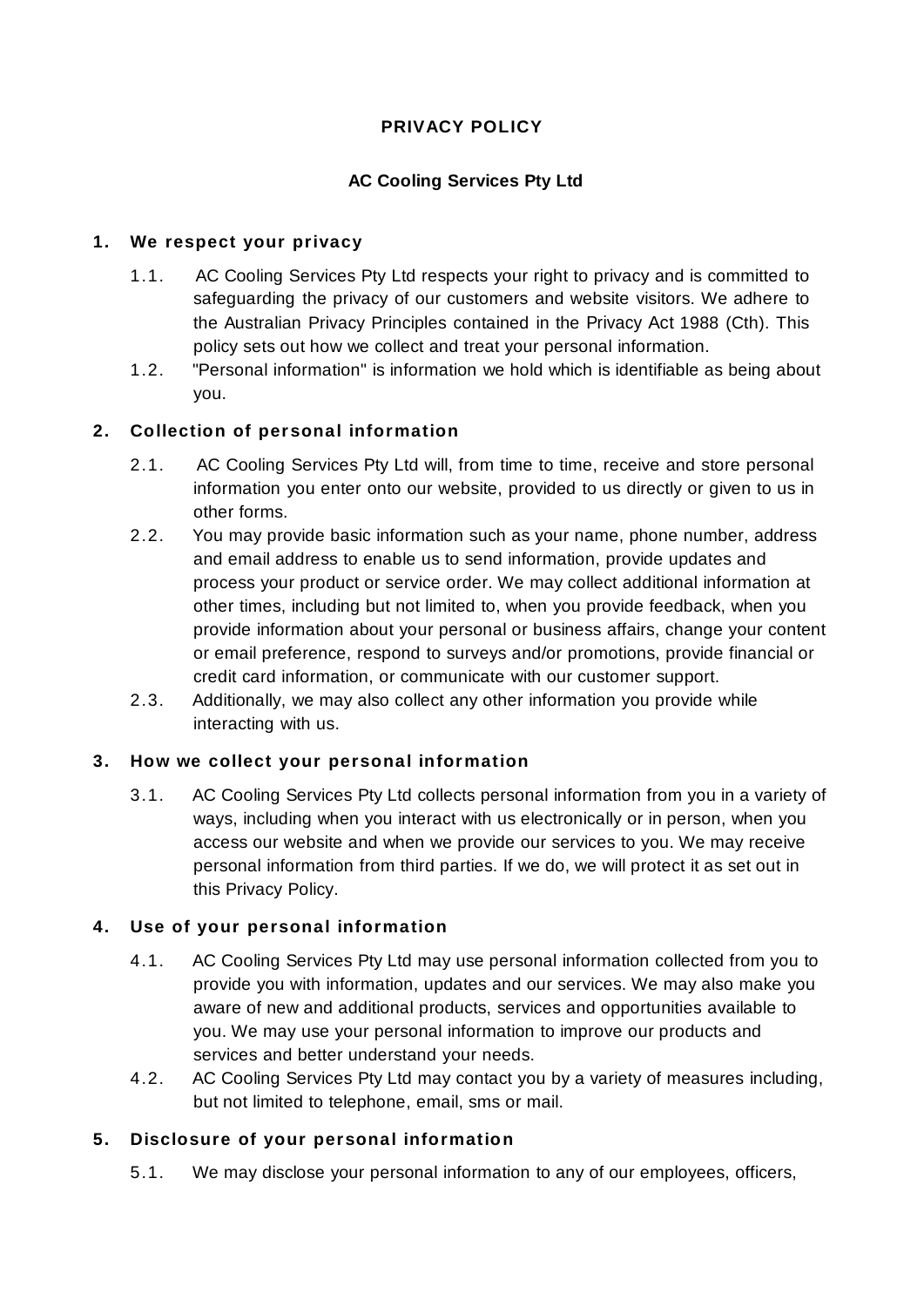insurers, professional advisers, agents, suppliers or subcontractors insofar as reasonably necessary for the purposes set out in this Policy. Personal information is only supplied to a third party when it is required for the delivery of our services.

- 5.2. We may from time to time need to disclose personal information to comply with a legal requirement, such as a law, regulation, court order, subpoena, warrant, in the course of a legal proceeding or in response to a law enforcement agency request.
- 5.3. We may also use your personal information to protect the copyright, trademarks, legal rights, property or safety of AC Cooling Services Pty Ltd[,](http://www.accooling.com.au/) [www.accooling.com.au,](http://www.accooling.com.au/) its customers or third parties.
- 5.4. Information that we collect may from time to time be stored, processed in or transferred between parties located in countries outside of Australia.
- 5.5. If there is a change of control in our business or a sale or transfer of business assets, we reserve the right to transfer to the extent permissible at law our user databases, together with any personal information and non-personal information contained in those databases. This information may be disclosed to a potential purchaser under an agreement to maintain confidentiality. We would seek to only disclose information in good faith and where required by any of the above circumstances.
- 5.6. By providing us with personal information, you consent to the terms of this Privacy Policy and the types of disclosure covered by this Policy. Where we disclose your personal information to third parties, we will request that the third party follow this Policy regarding handling your personal information.

# **6. Security of your personal information**

- 6.1. AC Cooling Services Pty Ltd is committed to ensuring that the information you provide to us is secure. In order to prevent unauthorised access or disclosure, we have put in place suitable physical, electronic and managerial procedures to safeguard and secure information and protect it from misuse, interference, loss and unauthorised access, modification and disclosure.
- 6.2. The transmission and exchange of information is carried out at your own risk. We cannot guarantee the security of any information that you transmit to us, or receive from us. Although we take measures to safeguard against unauthorised disclosures of information, we cannot assure you that personal information that we collect will not be disclosed in a manner that is inconsistent with this Privacy Policy.

# **7. Access to your personal information**

7.1. You may request details of personal information that we hold about you in accordance with the provisions of the Privacy Act 1988 (Cth). A small administrative fee may be payable for the provision of information. If you would like a copy of the information, which we hold about you or believe that any information we hold on you is inaccurate, out of date, incomplete, irrelevant or misleading, please email us at [accooling@bigpond.com.](mailto:accooling@bigpond.com)